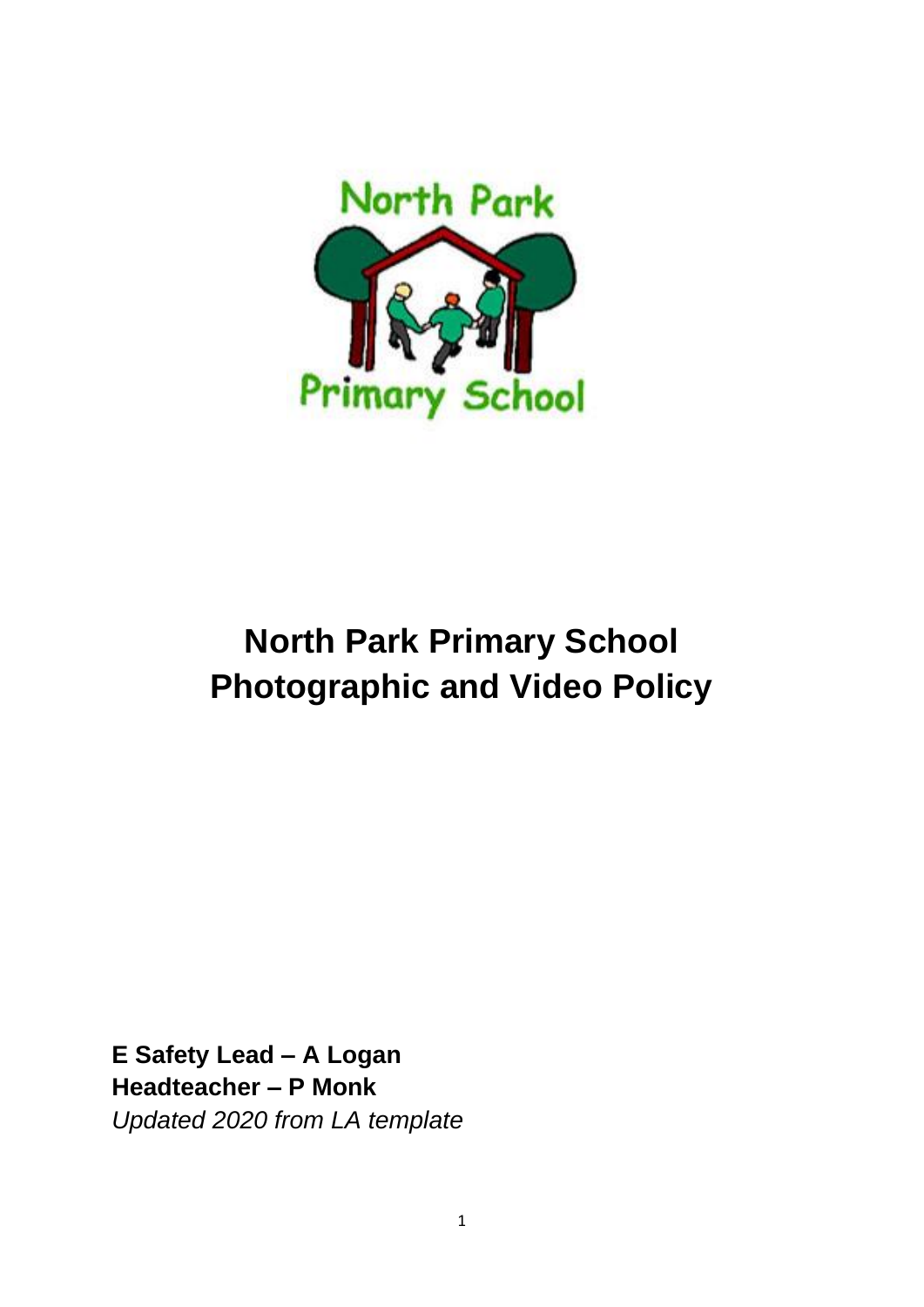### **Background**

- This policy covers the recording, use, storage and deletion of still and video images at the school. It should be read in conjunction with the school's data protection, online safety, CCTV and acceptable use policies. Any examples used in this policy are not exhaustive and the school is able to make decisions on a case by case basis.
- Legally this area is covered by the following:
	- o Data Protection Act 2018: The image of a child is personal data covered by the act unless taken by parents/carers for purely personal use. This means that a school must comply with the Data Protection Act 2018 (GDPR). Schools are permitted to take, use and store and display images when this forms part of the public task of educating children, disposing of them after the child has left. Schools will need to seek consent for other uses of images such as websites social media or newspapers.
	- o Education Act 2002: Obligations to safeguard the welfare of pupils. This may have an impact on children whose location cannot be revealed for safeguarding reasons.
	- o Article 8 European Convention on Human Rights: Privacy issues/breach of the child's right to respect for private life. For example, a parent/carer may object to their child's image being taken or shared.
	- o Article 10 European Convention on Human Rights: The parent/carer's right to freedom of expression. For example, a parent/carer may wish to record the Nativity play.

### **Safeguarding**

- Safeguarding of young people should always take precedence when considering when photographs and videos are appropriate. In particular, schools need to consider if they have young people who:
	- o are looked after, particularly if the parents of the YP are not allowed access
	- o are adopted
	- o are in protected accommodation
	- o have a parent or family member who is not permitted access.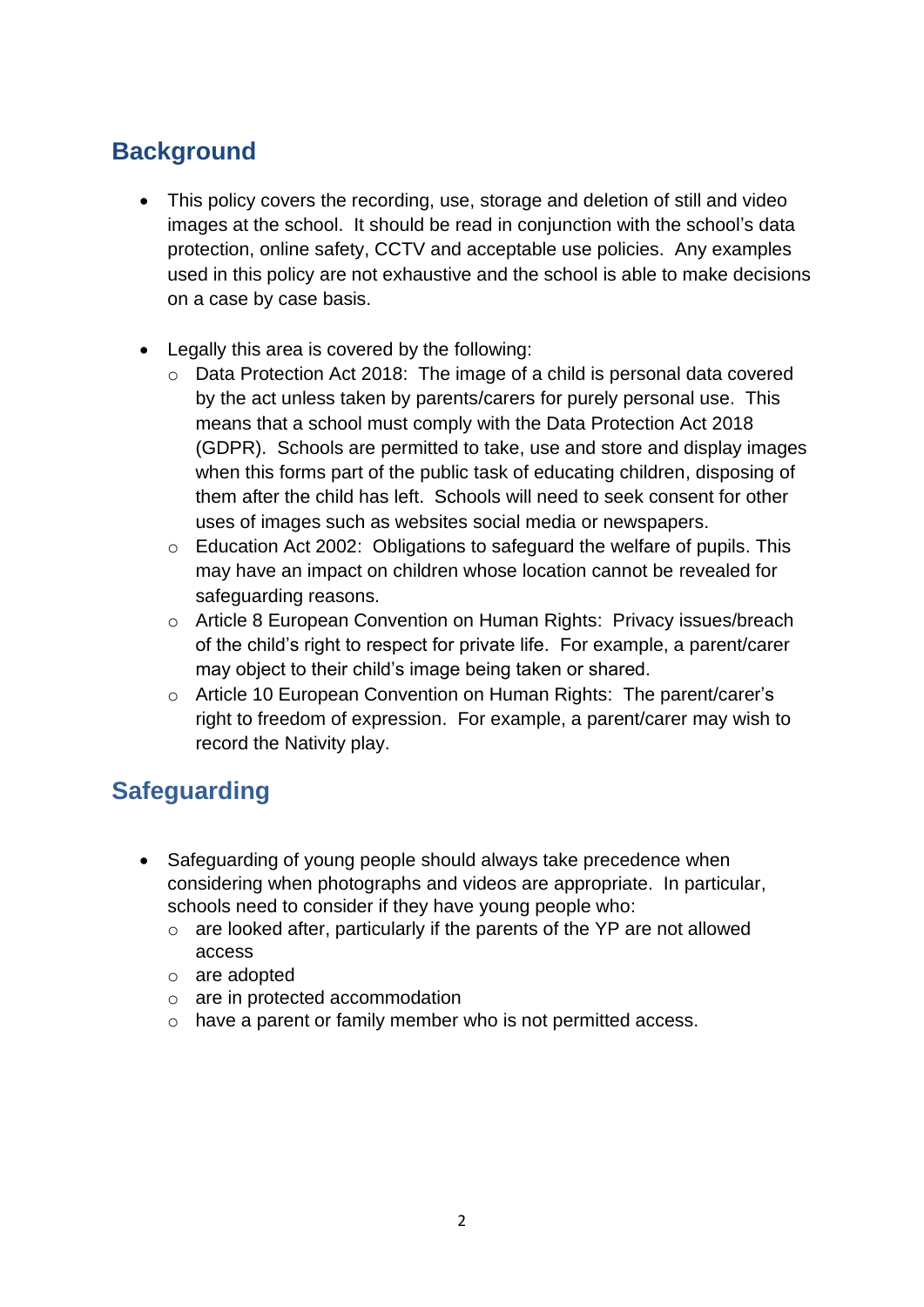# **Consent**

- Consent is not required when the use of images if purely for educational purposes, for instance for assessment of learning. This is covered as part of the "Public Task" of the school.
- Consent will be required when images are used beyond the school, for instance on the school website. It is good practice to ensure that the record of consent is approved as accurate and up to date by the parent/carer on a regular basis. *See photographic and video consent forms.*
- A record of all consent details will be kept securely on file. Should permission be withdrawn by parents/carers at any time, then all relevant images will be removed and disposed of and the record will be updated accordingly.
- Images will not be taken of any child or young person against their wishes. A child or young person's right not to be photographed is to be respected.
- School visitors may only take photographs with the specific permission of a member of the Senior Management Team when consent has been correctly obtained.

#### **Taking, Storing and Retention of Images and Videos**

- As images and videos are personal data, this should be processed in accordance with the school's data protection policy.
- Only official school owned equipment (e.g. work provided digital or video cameras) will be used by staff to capture images of children for official purposes. Use of personal cameras or phones by staff is prohibited at all times.
- Staff will receive information regarding the safe and appropriate use of images as part of their safeguarding training and responsibilities.
- Images will be stored securely, for example, by using password protection, restricting the number of people who have access to the files, and ensuring adequate firewall and anti-virus software are in place. If possible, this will be encrypted (e.g. iPad with passcode).
- Images will be securely deleted from non-encrypted devices on a regular basis (e.g. transferred from a digital camera to the network on a weekly basis).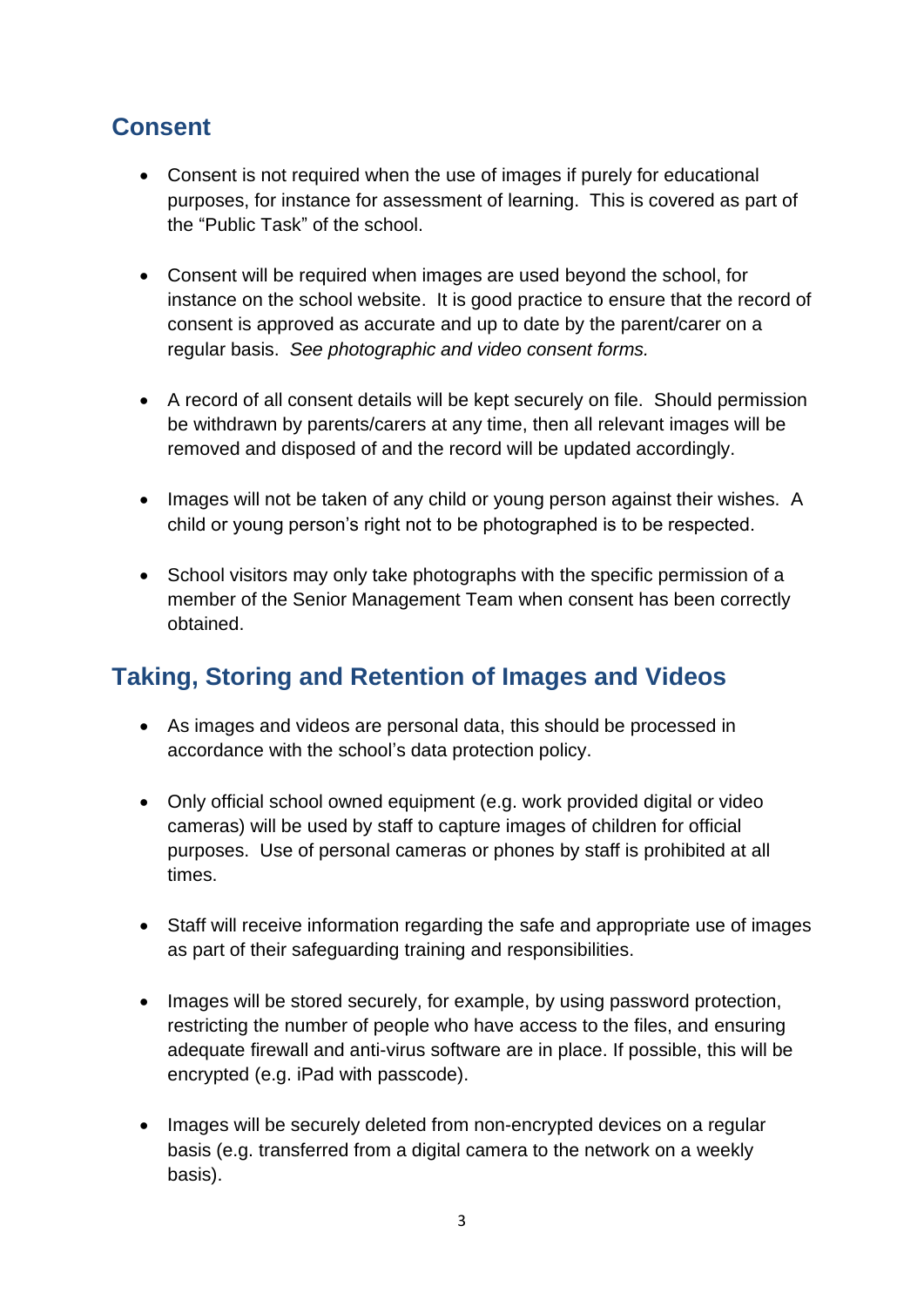- Images will not be kept for longer than is to be considered necessary and, in any event, not exceeding a maximum of three years after the child has left the school. A designated member of staff (Data Protection Officer) will ensure that systems exist so that all photographs are permanently wiped when no longer needed (annual review alongside IT Lead).
- The school's management team reserve the right to view any images taken. Members of staff (including volunteers) will ensure that all images are available for scrutiny and will be able to justify any images in their possession.

# **Use of Images/Videos by Children**

- The school will discuss and agree age appropriate acceptable use rules with children regarding the appropriate use of cameras, such as places children cannot take the camera (e.g. unsupervised areas, toilets etc.).
- All staff will be made aware of the acceptable use rules regarding children's use of cameras and will ensure that children are appropriately supervised when taking images for official or curriculum use.
- Members of staff will act as role models of positive behaviour to the children by encouraging them to ask permission before they take any photos.
- Photos taken by children for official use will only be taken with parental/carer consent and will be processed in accordance with the Data Protection Act 2018.
- Parents/carers will be made aware that children will be taking photos/videos of other children and will be informed how these images will be processed.

# **School Trips**

- Volunteers helping on school trips must be made aware of any rules restricting the use of personal devices to take photographs.
- Personally owned tablets, phones and other connected devices are not permitted to be used on school trips due to difficulties supervising the suitability of images shared over the internet.

### **Appropriate Events and Locations**

• There are some risks involved when taking photographs of some sporting occasions when children are not fully dressed. These apply to both the child,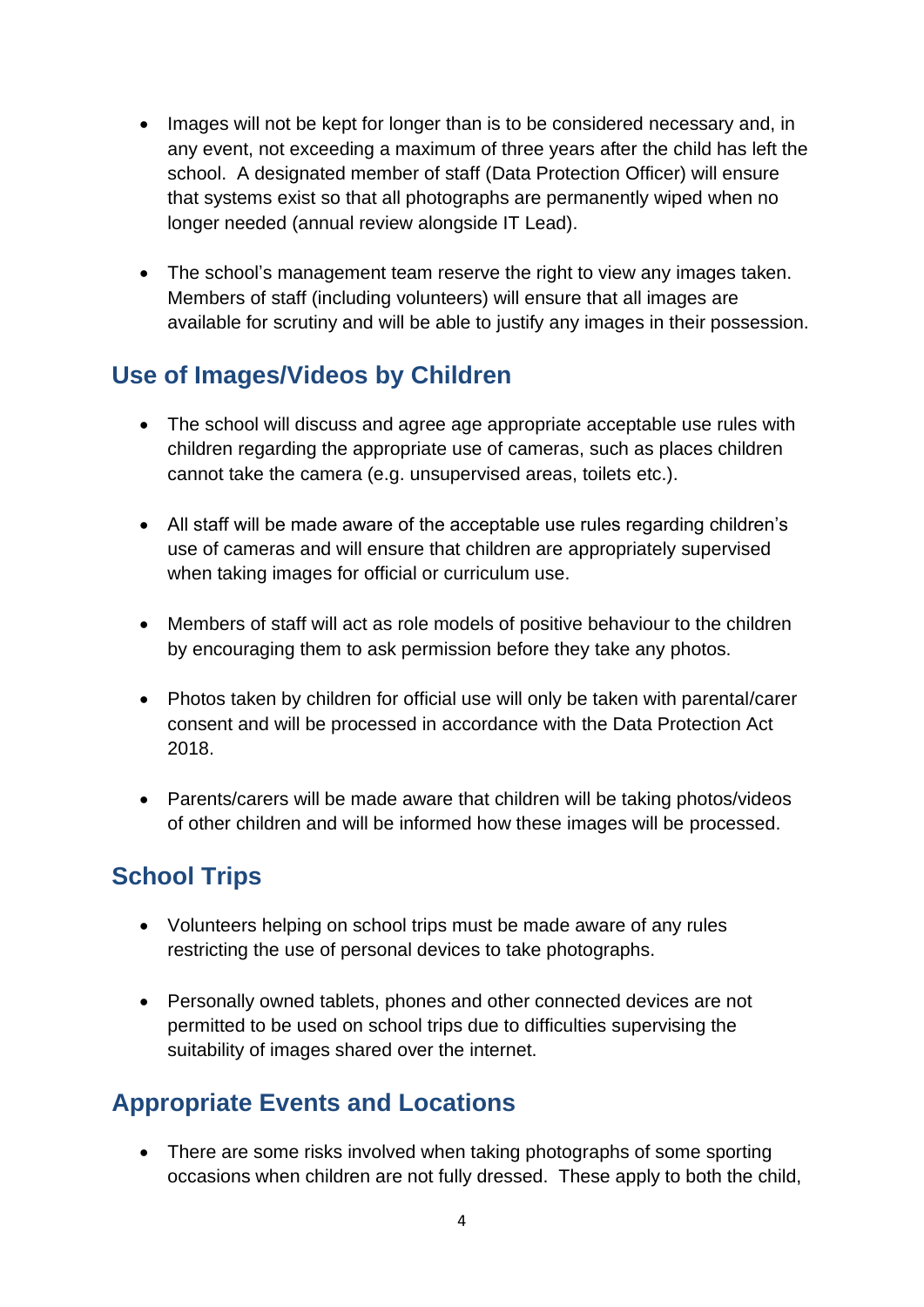whose image may be misused, as well as the adult who could be accused of taking inappropriate images. The general advice is that children should not be photographed unless appropriately dressed.

- It is not permissible to record images when children are changing.
- In general, it is advisable not to record images of children in swimming costumes, but under specific circumstances the school may decide it is appropriate, for instance:
	- o moderation for PE or Swimming Teacher Assessment
	- o celebration of a child showing significant progress with swimming.
- The Amateur Swimming Association (ASA) guidance on photography states that all photographs must observe generally accepted standards of decency, in particular:
	- o action shots should be a celebration of the sporting activity and not a sexualised image in a sporting context
	- o action shots should not be taken or retained where the photograph reveals a torn or displaced swimming costume
	- o poolside shots of children should normally be above the waist only in a swimming costume, though full-length tracksuit shots are approved
	- o photographs should not be taken from behind swimming blocks at the start of a race or exhibit young swimmers climbing out of the swimming pool.

#### **Use of Webcams/Skype etc.**

- Parental/carer consent will be obtained before webcams or video conferencing will be used for curriculum or educational purposes.
- Recordings will only be made with the consent of all parties taking part.

### **School Website/School Managed Social Media**

- Permission will be obtained from parents/carers before a child's image is uploaded to the school website or social media platform.
- Children's full names will not be used on the website or social media in association with photographs.
- The school will not include any personal addresses, emails, telephone numbers, on videos, on the website, in a prospectus or in other printed publications.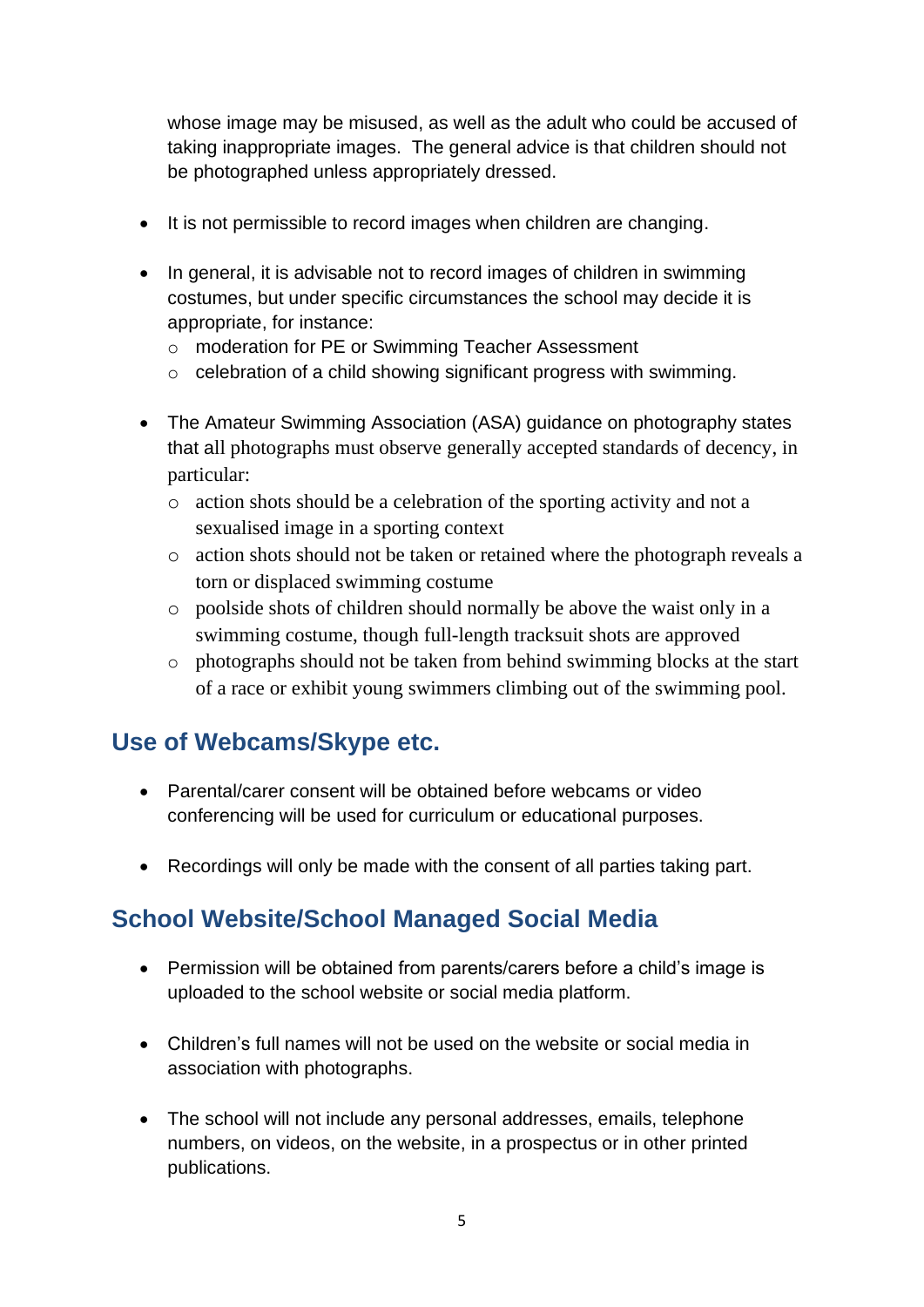• Children's work will only be published with their permission or their parent's/carer's consent.

# **Parental/Carer Photography**

- Many parents/carers will want to record some of the special moments in their child's school life and the law does not prohibit this. However, it is possible that they will also capture images of children other than their own, with a possible impact on their privacy.
- This is a problematic area with contributory factors:
	- o Freedom some parents/carers will want to take pictures of their child at an event, and some will not
	- o Privacy it is possible that any image captured may have other children in it
	- $\circ$  Safeguarding there is a potential that images may be misused. (There can be particular concern regarding looked after children.)
- The school will decide if parental/carer photography and video is appropriate on an individual event basis depending on the nature of the activity and any risks posed to children and staff taking part.
- The school will ensure that parents/carers are aware of any restrictions on photography and will publicise this prior to the event and bring it to the attention of parents/carers at the start of the event.
- Parents/carers have the right to ask for their child not to be photographed. On some occasions that may result in the child being unable to take full part in an activity.
- Parents/carers will complete a consent form which includes permission for photography.

### **Social Media**

• Uploading pictures to social media may cause further complications. A parent/carer publically sharing images of other people's children with no controls on privacy may be a breach of data protection rules. However, sharing images of their own children is not a breach of data protection rules.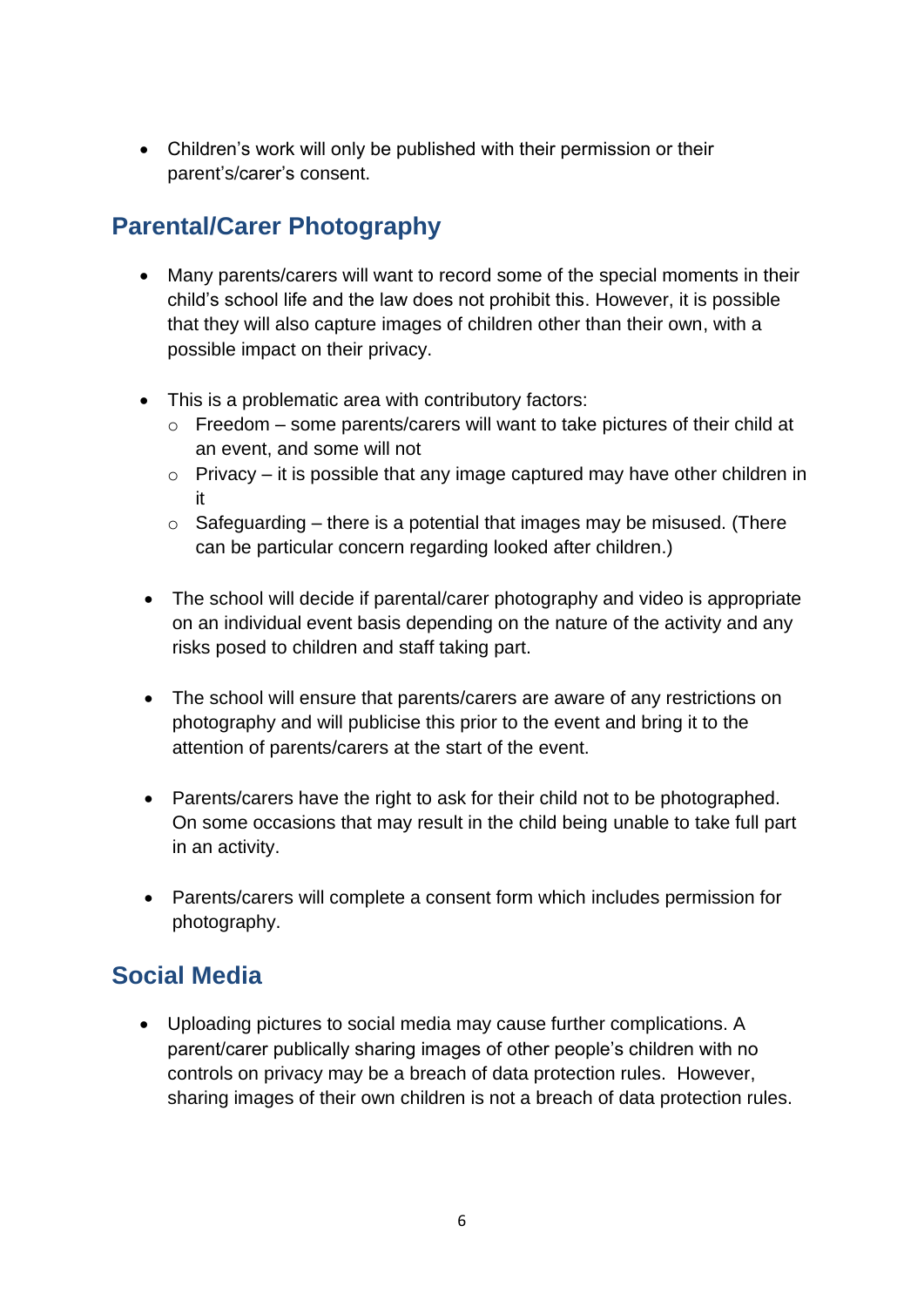• Parents/carers will be reminded that the school does not allow any images or videos to be shared on social media, as it considers it to be a risk to individual pupils and parent's/carer's privacy.

### **Press Photography**

- Where a press photographer is to be invited to celebrate an event, every effort will be made to ensure that the newspaper's (or other relevant media) requirements can be met. A written agreement will be sought between parents/carers and the press which will request that a pre-agreed and accepted amount of personal information (e.g. first names only) can be published along with images and videos.
- The identity of any press representative will be verified and access will only be permitted where the event is planned, and where press are to be specifically invited to attend. No authorisation will be given to unscheduled visits by the press under any circumstances.
- The photographer will be issued with visitor identification, which must be worn at all times.
- Every effort will be made to ensure the press abide by any specific guidelines should they be requested. No responsibility or liability, however, can be claimed for situations beyond reasonable control, and where the school is to be considered to have acted in good faith.

### **School Photographs**

- Professional photographers who are engaged to record any events will be prepared to work according to the terms of the school's e-Safety policy.
- Photographers will be issued with visitor identification, which must be worn at all times.
- Photographers will sign an agreement which ensures compliance with the Data Protection Act and that those images will only be used for a specific purpose, subject to parental/carer consent.
- Photographers will not have unsupervised access to children and young people.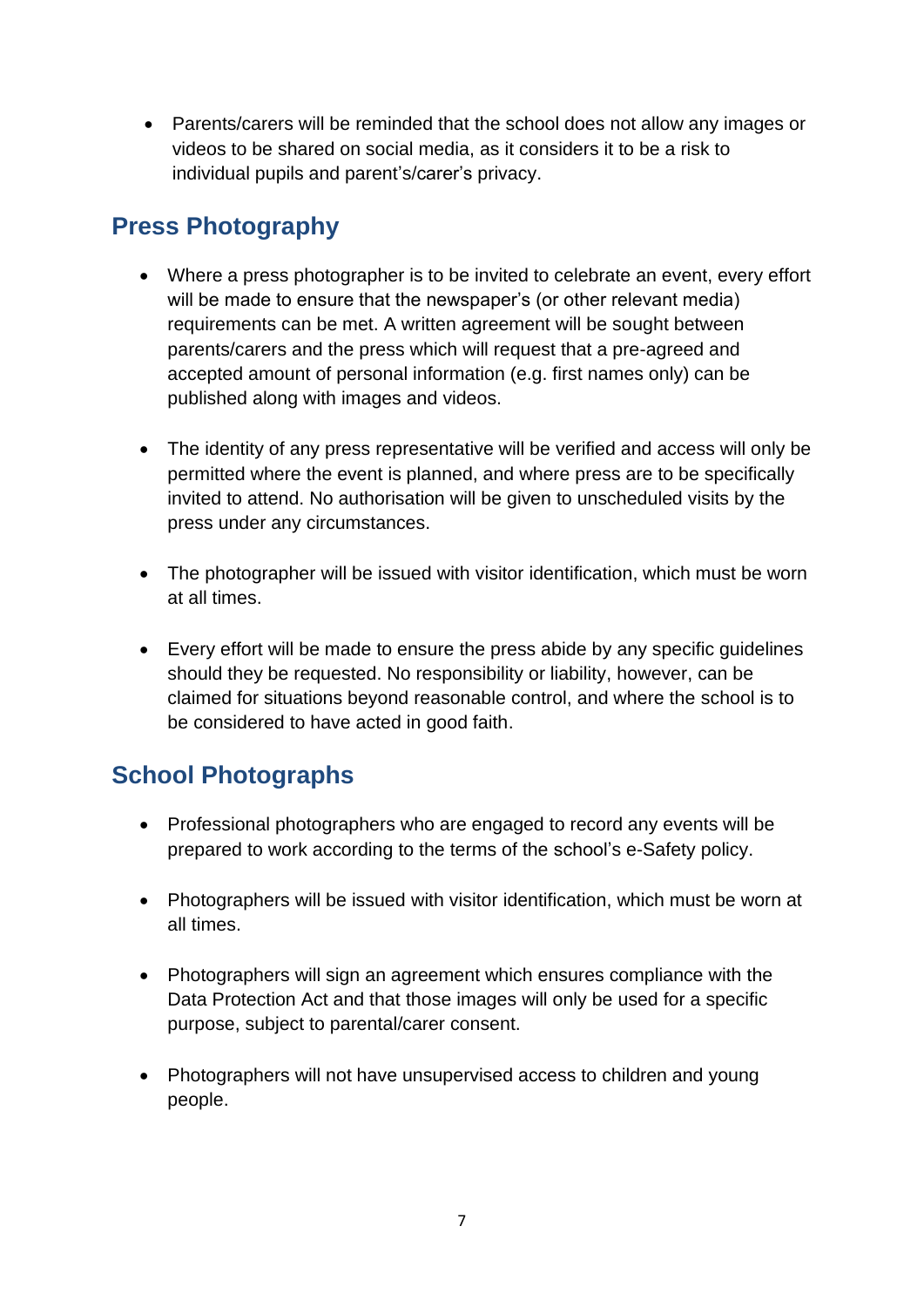#### **Photographs by Members of the Public**

• When children are taken out of the school grounds, for instance, on a visit it is possible that they could be photographed by members of the public. If the child's privacy is of paramount importance, the risk of this should be discussed with parents/carers and appropriate steps taken (see Looked After Children section below).

#### **Looked After Children**

- Photographs of looked after children should usually only be taken with the agreement of the person who holds parental responsibility. However, in some circumstances, consent could be obtained from the child's social worker, foster carer or a relative. Please see the school/relevant teacher who is part of the child's care team if you are unsure about who can give consent.
- The school/relevant teacher will be part of a looked after child's care team and attend meetings and looked after reviews; they should know any potential risks regarding any adults or if the placement is protected.
- Looked after children should expect to have as normal an experience as they can, and they should not be singled out because they are in care.
- If a child's identity or privacy needs to be protected, this should be discussed with the parent/carer and appropriate steps could be agreed. This could include:
	- o restricting parental photography for all at events
	- o subtly removing the child before photographs are taken
	- o siting the child with the teacher to allow the teacher to take active steps to reduce the possibility of the child being photographed
	- o sensitive withdrawal of the child from the event with an explanation to the child.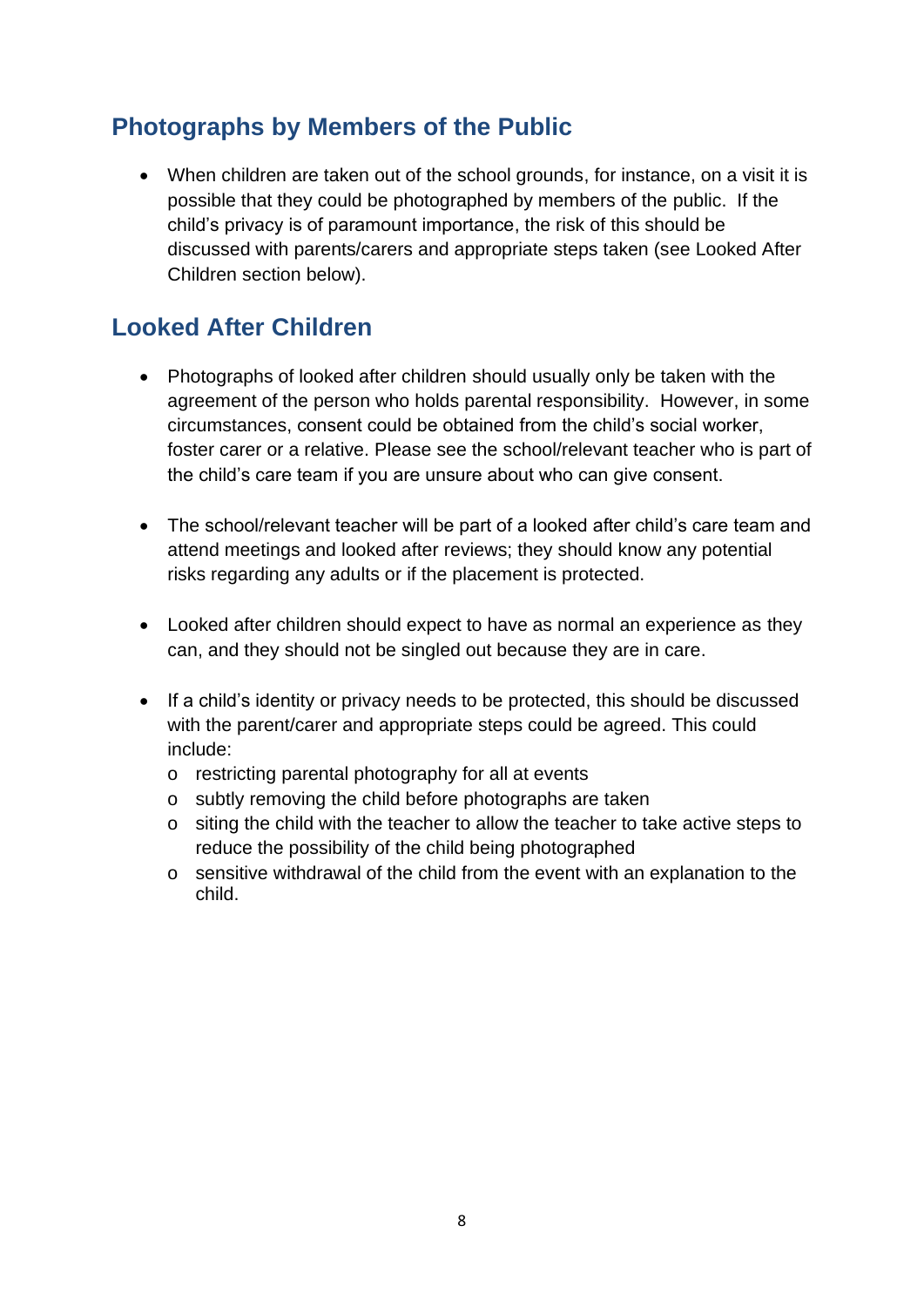# **Appendix 1**

#### **North Park Primary School**

#### **Photograph and Video Consent**

#### **Taking photographs and videos of children and young people**

North Park Primary School recognises its responsibility to ensure the welfare and safety of children and young people and to comply with the General Data Protection Regulations 2018. You may wish to refer to our privacy notice on our website, which explains how we use your data, and your rights and responsibilities.

We use photographs and videos for several reasons, including celebrating and recording children's successes. These images or videos may be used on display boards, screens and on our website and our social media site (school Facebook page). Your child's identity will not be disclosed without your consent and only if the photograph is used to celebrate individual success. Occasionally photographs are taken and used by the press. Photographs are also sometimes taken when we have visitors in school, and they may request permission to have children's photographs for their records – we will contact you if this happens.

Photographs and videos will only be recorded on school owned equipment and will not be kept for longer than is to be considered necessary and, in any event, not exceeding a maximum of three years after your child has left the school.

We also believe that it is important for families to celebrate children's successes and, for that reason, at some events we may allow parents/carers to take photographs and videos for personal records only. We will remind parents/carers prior to the event that any photographs or videos taken should not be uploaded to social media, in order to ensure parental wishes are adhered to. We will challenge any public publishing of our students' images that comes to our attention if we feel it does not meet our safeguarding obligations.

**If you are concerned about the privacy of your child, we would like to encourage you to make an appointment and discuss your concern so we can take appropriate measures to protect them.**

**On some occasions, if we do not have permission to use the image of your child, it may result in your child not being able to take full part in some school events.**

**Please answer the questions on the attached consent form, then sign and date where shown; please return the completed form to the school as soon as possible.** 

**It is the parent's/carers responsibility to inform the school if circumstances change and you wish to withdraw consent.**